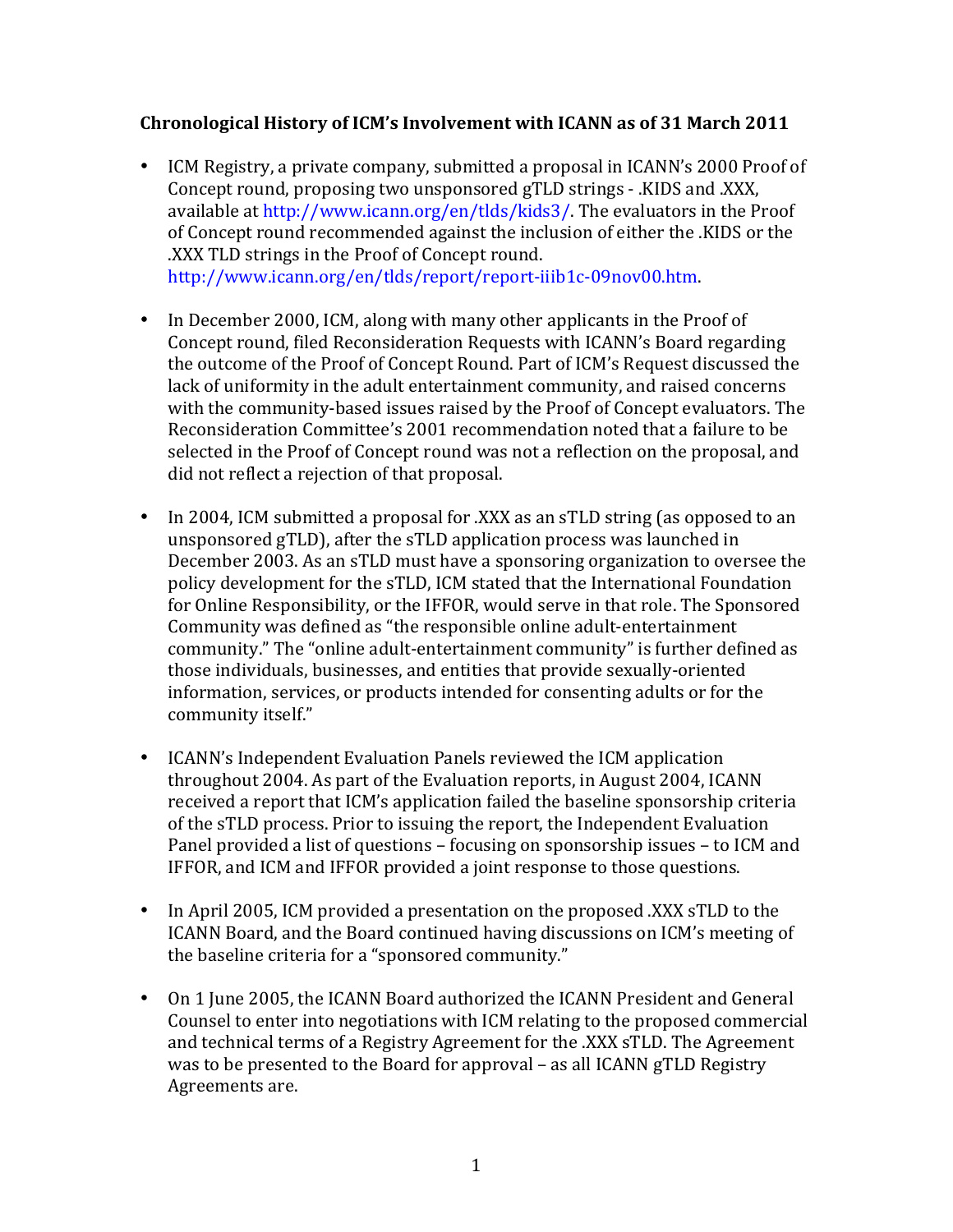- In July 2005, ICANN's Governmental Advisory Committee (GAC), in its Luxembourg Communiqué, invited ICANN to hold consultations on the implementation of new Top Level Domains, highlighting the significant public policy issues that arise with the introduction of new TLDs.
- In August 2005, ICANN began receiving individual communications from governmental representatives – including the then-Chair of the GAC – noting concerns over the ICM application and stating that the Board should allow time for additional governmental concerns to be heard before reaching a final decision the proposed .XXX sTLD.
- On 15 August 2005, ICM requested that the ICANN Board defer final approval of the ICM Registry Agreement and Application until a September 2005 meeting of the Board. The Board agreed to defer consideration until 15 September 2005. On 16 August 2005, the Agreement was posted for public comment at http://forum.icann.org/lists/xxx-comments/mail34.html, and nearly 2000 comments were received.
- ICANN then started receiving substantial communications both in support and against the creation of the .XXX sTLD. One of these communications was from the Free Speech Coalition; a trade association of the adult entertainment industry, stating the ICM distorts the support received from the adult entertainment industry. Throughout the consideration of ICM's application ICANN would receive additional communications from other participants in the adult entertainment industry indicating that they no longer supported ICM or IFFOR's ability to represent the sponsored community identified in ICM's application.
- At the 15 September 2005 meeting of the Board, the Board expressed concerns about the .XXX sTLD agreement and amount of correspondence received on the issue, and directed the President and General Counsel to discuss possible additional contractual provisions to address the Board's concerns. As requested in a September 2005 letter from member of the GAC reiterating points made in the Luxembourg Communiqué, the ICANN Board agreed to defer any Board decision on the ICM application until at least December 2005, to allow the GAC time to consider the issue further. ICANN also posted a status report on the sTLDs. ICANN continued receiving communications regarding the proposed .XXX sTLDs.!
- At the end of November 2005, the GAC held a meeting where both the ICANN Board and ICM made presentations on ICM's application.
- In March 2006, the GAC issued its Wellington Communiqué, noting that insufficient detail was provided by ICANN to support that the Independent Evaluator Team's concerns regarding the failure to meet the sponsorship criteria had been met. The GAC also noted its opposition to the introduction of the .XXX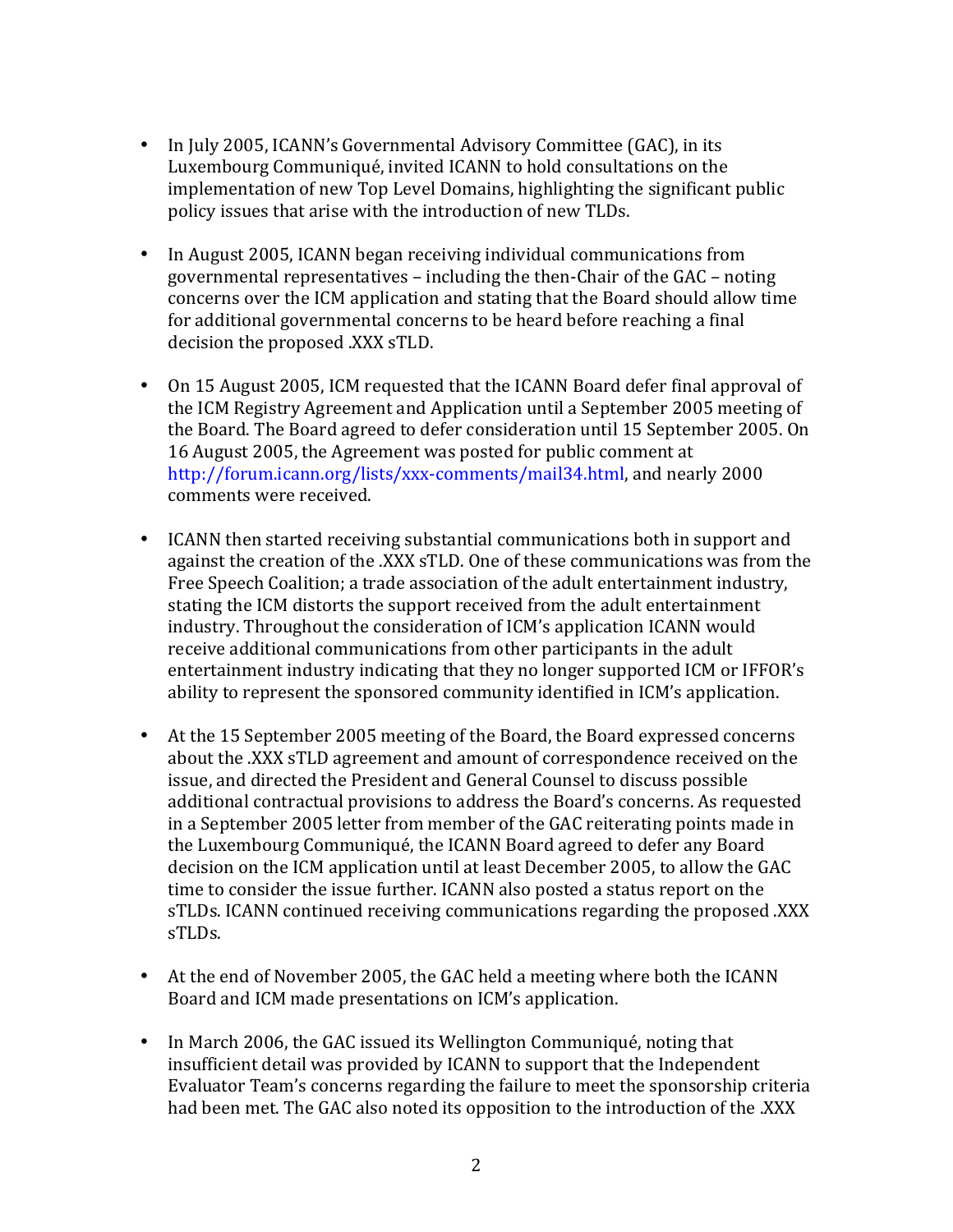sTLD.!

- After the receipt of the Wellington Communiqué, the Board requested a review of all publicly received inputs and to make recommendations to the Board regarding amendments to the proposed sTLD Registry Agreement to address the concerns raised.
- In April 2006, a revised proposed sTLD Registry Agreement was posted for public comment at http://forum.icann.org/lists/xxx-tld-agreement/mail11.html. 632 emails were received on the public comment forum.
- On 10 May 2006, the Board voted against approval of the ICM sTLD Registry Agreement. ICM then initiates a Request for Reconsideration of the denial, which was withdrawn prior to deliberation, in favor of submitting additional information to ICANN in support of ICM's application. While the Reconsideration Request was pending – and without ICANN involvement or approval – ICM begins pre-registration of .XXX domain names.
- On 5 January 2007, another revised proposed sTLD Registry Agreement was posted for public comment. Over 1800 comments were received. http://forum.icann.org/lists/xxx-icm-agreement/mail31.html.
- The Board considered the revised sTLD Registry Agreement at its February 2007 meeting. ICM provided additional information for the Board just two days prior to the meeting. At the February meeting, the Board noted concerns over the amount of support from a sponsored community and whether ICM met these criteria of the sTLD process. The Board instructed staff to provide information, as well as the posting for public comment of additional revisions to the proposed sTLD Registry Agreement.
- In March 2007, ICM provided a briefing to the Board and submitted additional material for the Board's consideration on sponsorship issues.
- After receiving notification from the Board that the .XXX sTLD Registry Agreement would be up for Board consideration again, the GAC produced the Lisbon Communiqué, reaffirming the GAC's position against the introduction of the .XXX sTLD.
- On 30 March 2007, the ICANN Board voted to reject the revised proposed sTLD Registry Agreement and deny ICM's application for the .XXX sTLD, based in large part on ICM's failure to meet the sponsored community criteria specified in the sTLD criteria.
- On 6 June 2008, ICM filed a request for Independent Review of the Board's action, initiating the Independent Review process pursuant to ICANN Bylaws, Article IV, section 3 (*see* http://www.icann.org/en/general/bylaws.htm#IV).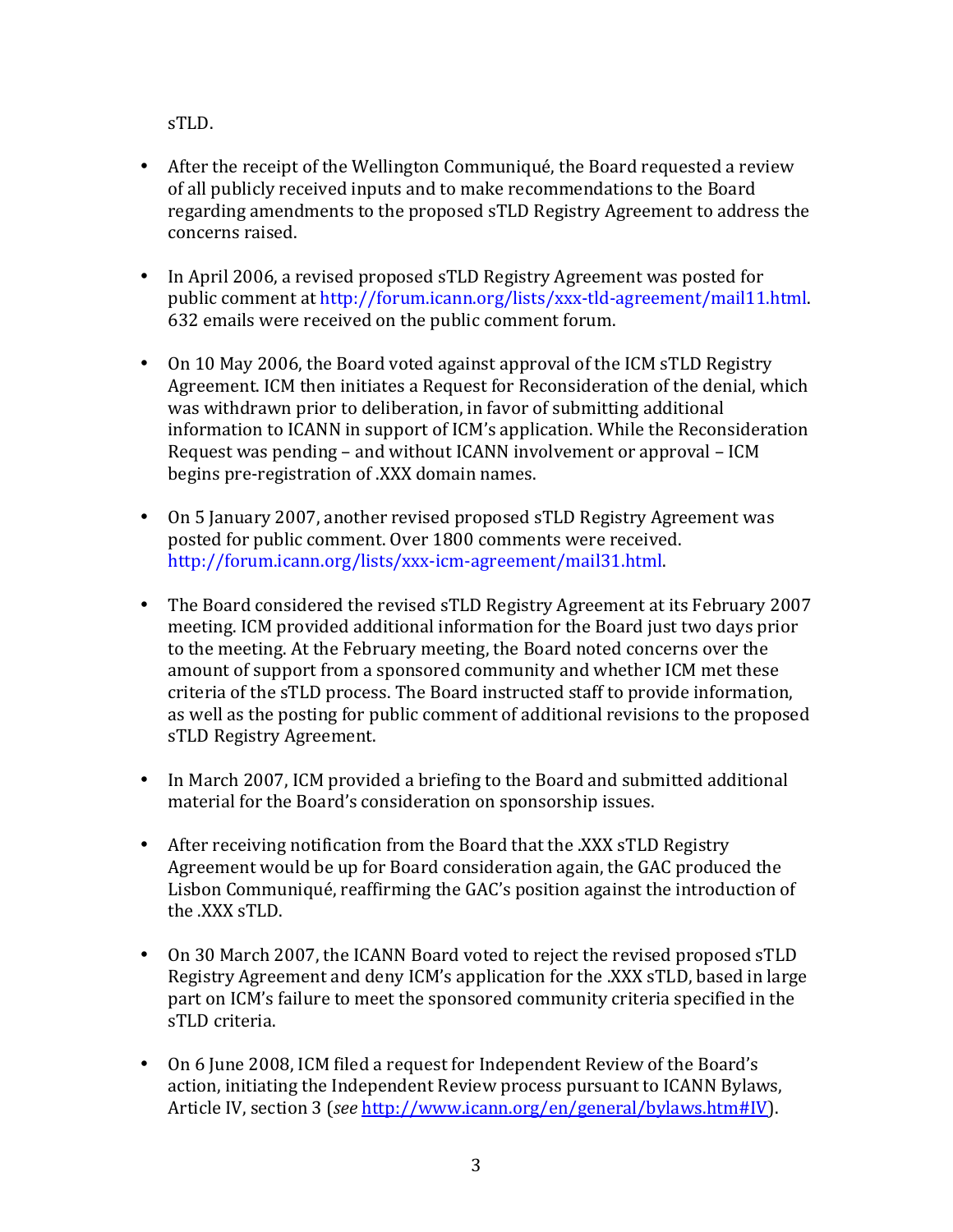The papers filed by ICM and ICANN are located at http://www.icann.org/en/irp/icm-v-icann.htm.

- The three-member Independent Review Panel held a five-day hearing from 21-25 September 2009 during which both parties submitted written and live testimony.
- The Independent Review Panel issued its Declaration on 19 February 2010. The Declaration is available at http://www.icann.org/en/irp/icm-v-icann/irp-paneldeclaration-19feb10-en.pdf.
- On 12 March 2010, in accordance with the Bylaws, the Board considered the Panel's Declaration. The Board noted, "in the absence of the process for approving an sTLD six years following the receipt of the original application, the Board wishes to create a transparent set of process options which can be published for public comment." See http://www.icann.org/en/minutes/resolutions-12mar10-en.htm.
- On 26 March 2010, a draft report and explanatory diagrams describing ICANN's Options following the IRP Declaration on ICM's .XXX Application were posted for a 45-day public comment period, at http://www.icann.org/en/publiccomment/#icm-options-report. ICANN received over 13,000 comments into the forum – the highest number of comments ever received on a single topic, though many of the comments did not address the substance of the process options document. The Board was provided with a summary and analysis of those comments for consideration of further action on the Panel's Declaration. The Summary and Analysis of Comments is available at http://forum.icann.org/lists/icm-options-report/msg13297.html.
- At its 25 June 2010 meeting in Brussels, the Board determined the process it would follow in considering the IRP Panel's Declaration. Further, the Board resolved to "act in accordance with the following findings of the Independent Review Process Majority: (i) 'the Board of ICANN in adopting its resolutions of June 1, 2005, found that the application of ICM Registry for the .XXX sTLD met the required sponsorship criteria;' and (ii) 'the Board's reconsideration of that finding was not consistent with the application of neutral, objective and fair documented policy."" See http://www.icann.org/en/minutes/resolutions-25jun10-en.htm#5.
- Also on 25 June 2010, the Board directed "staff to conduct expedited due diligence to ensure that: (1) the ICM Application is still current; and (2) there have been no changes in ICM's qualifications." See http://www.icann.org/en/minutes/minutes-25jun10-en.htm.
- ICANN staff conducted the expedited due diligence on ICM, which showed that the ICM Application remains current and that there have been no negative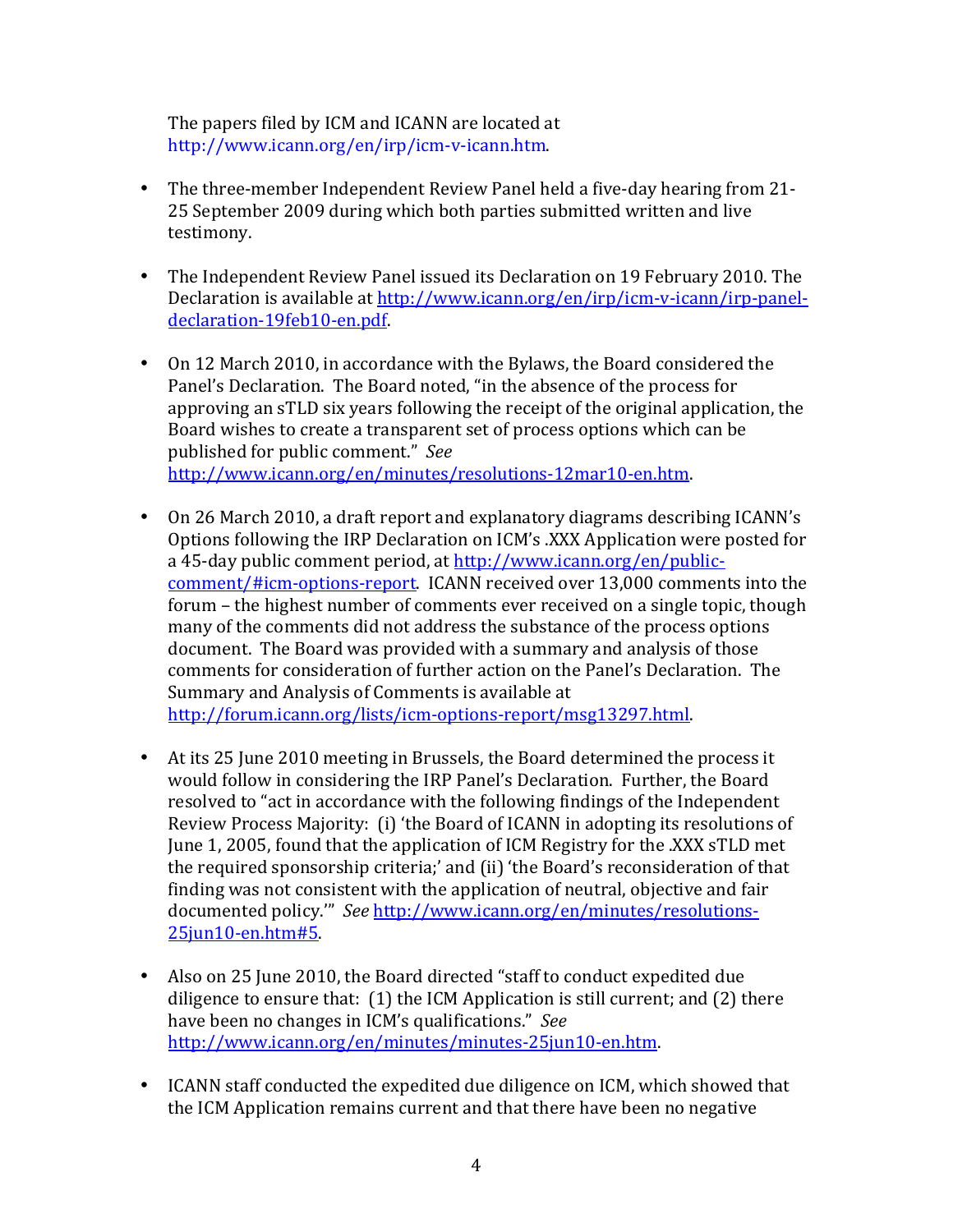changes in ICM's qualifications.

- ICM also provided ICANN with a new proposed registry agreement that included additional provisions, requirements and safeguards to address the issues that the GAC and other community members had raised with respect to the previously proposed agreement. ICM also provided other supporting information.
- On 5 August 2010, the ICANN Board authorized staff to post for public comment ICM's supporting due diligence materials and proposed registry agreement for the .XXX sTLD. The Board also directed staff, upon completion of the public comment period, to provide the Board with a summary and analysis of comments and recommend whether the proposed registry agreement is consistent with GAC advice on the proposed .XXX sTLD. See http://www.icann.org/en/minutes/minutes-05aug10-en.htm. The ICM materials were posted at http://www.icann.org/en/public-comment/#xxxrevised-icm-agreement, and over 700 comments were received, and a summary and analysis of those comments was posted at http://forum.icann.org/lists/xxxrevised-icm-agreement/msg00723.html.
- At the 28 October 2010 Board meeting, staff provided the Board with its recommendation as to whether the proposed registry agreement is consistent with GAC advice. Three areas where the approval of a registry agreement may be in conflict with GAC advice were identified, though the registry agreement otherwise appears to contain sufficient protections to address earlier stated concerns by the GAC. A chart of the identified areas of potential conflict is available at http://www.icann.org/en/tlds/agreements/xxx/icm-gac-advice $chart-28oct10-$ en.pdf.
- In December 2010, while in Cartagena, Colombia, the Board and the GAC met twice regarding a consultation over GAC advice. After these sessions, on 10 December 2010, the Board noted its agreement with the staff's assessment of potential conflicts with GAC advice if the Board proceeds with its determination to enter a registry agreement with ICM Registry for the .XXX sTLD, and invoked the GAC consultation process as provided for in ICANN Bylaws section Article XI, Section 2, Paragraph 1(j). See *http://www.icann.org/en/minutes/resolutions-*10dec10-en.htm#4.
- On 28 January 2011, the Board directed staff to provide the GAC with a document clearly setting out the Board's position on GAC advice for further GAC consultation. The Board established that the Bylaws consultation on ICM, triggered in Cartagena, shall take place no later than Thursday, 17 March 2011. The Board's position paper was sent on 11 February 2011, and is available at http://www.icann.org/en/correspondence/jeffrey-to-to-dryden-10feb11en.pdf.